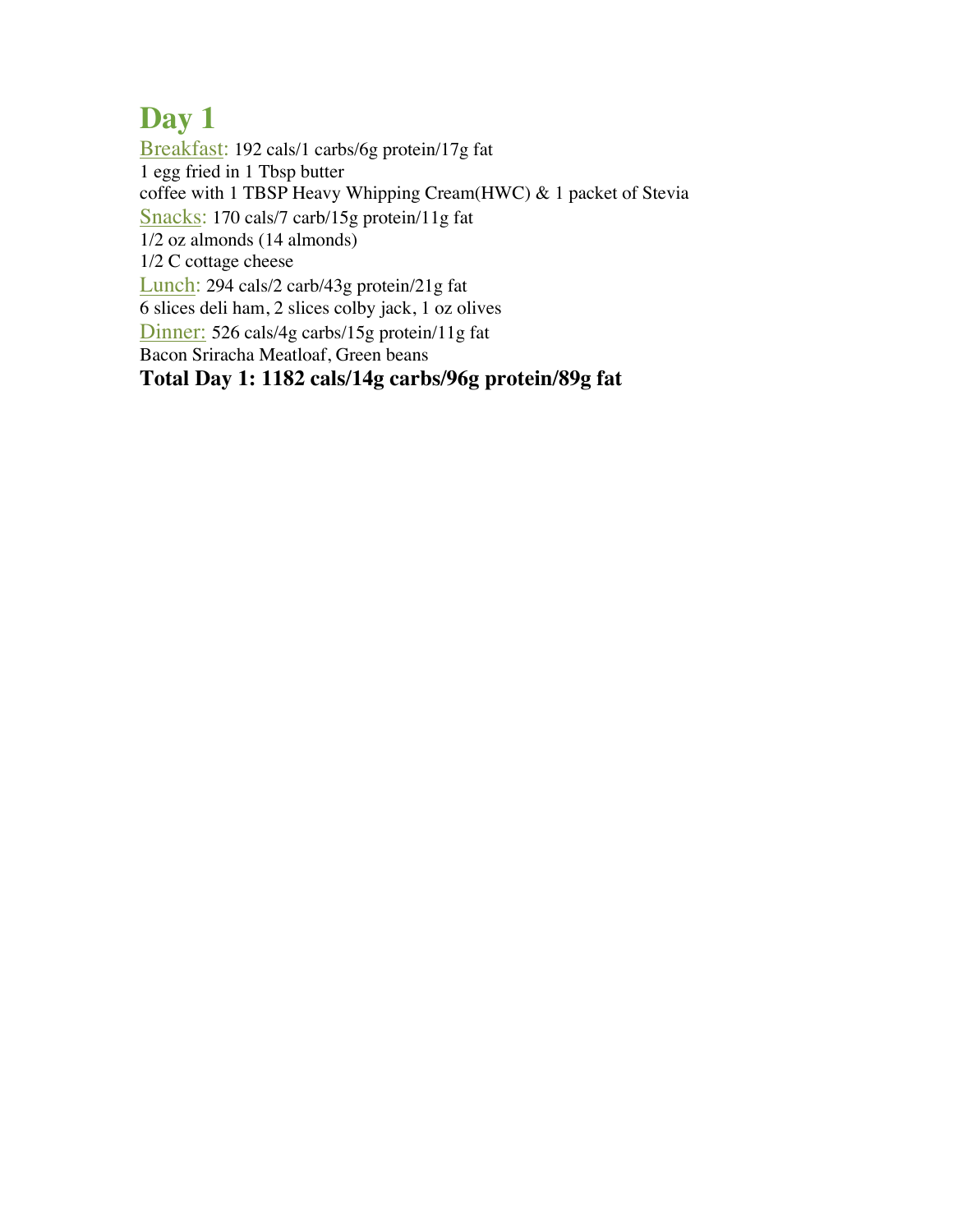Breakfast: 220 cals/1 carbs/12g protein/18g fat 2 hard boiled eggs coffee with 1 TBSP Heavy Whipping Cream(HWC) & 1 packet of Stevia Snacks: 180 cals/6 carb/27g protein/10g fat 1/2 C cottage cheese, 2 slices ham, 1 slice colby jack Lunch: 472 cals/2 carb/31g protein/36g fat leftover meatloaf Dinner: 434 cals/6g carbs/41g protein/26g fat Chicken Parmesan (see recipes), 1/2 90 second garlic bread (see recipes) **Total Day 2: 1306 cals/15g carbs/111g protein/90g fat**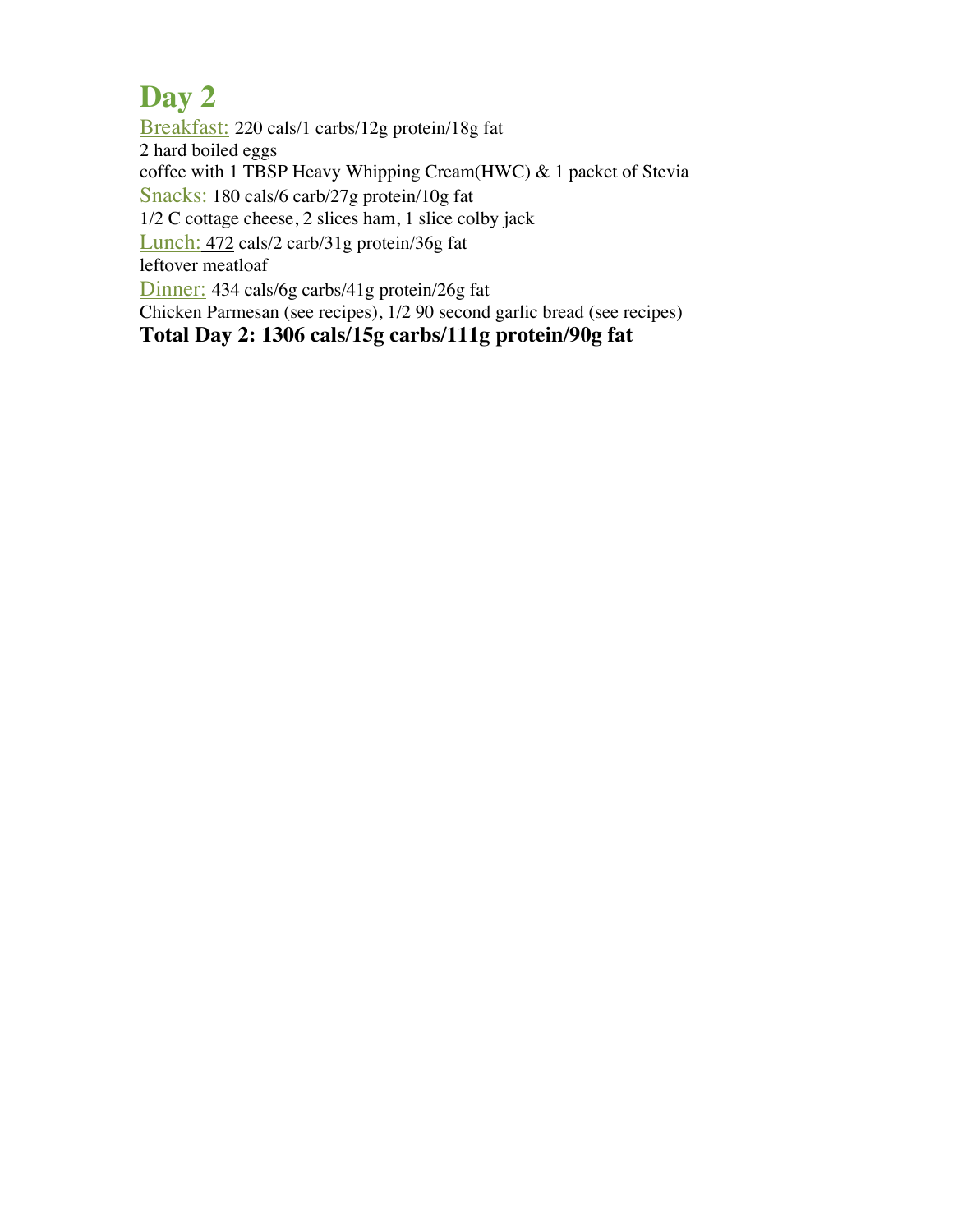Breakfast: 340 cals/2 carbs/8g protein/11g fat 3 strips bacon coffee with 1 TBSP Heavy Whipping Cream(HWC) & 1 packet of Stevia Snacks: 281 cals/ 2g carbs/13g protein/24g fat 2 babybel cheese wheels, 2 oz pork rinds and 2 T Ranch Lunch: 296 cals/4g carbs/37g protein/13g fat leftovers Chicken Parmesan Dinner: 372 cals/11g carbs/35g protein/16g fat 1.5 servings of beef stew (see recipes) **Total Day 3: 1289 cals/19g carbs/105g protein/82g fat**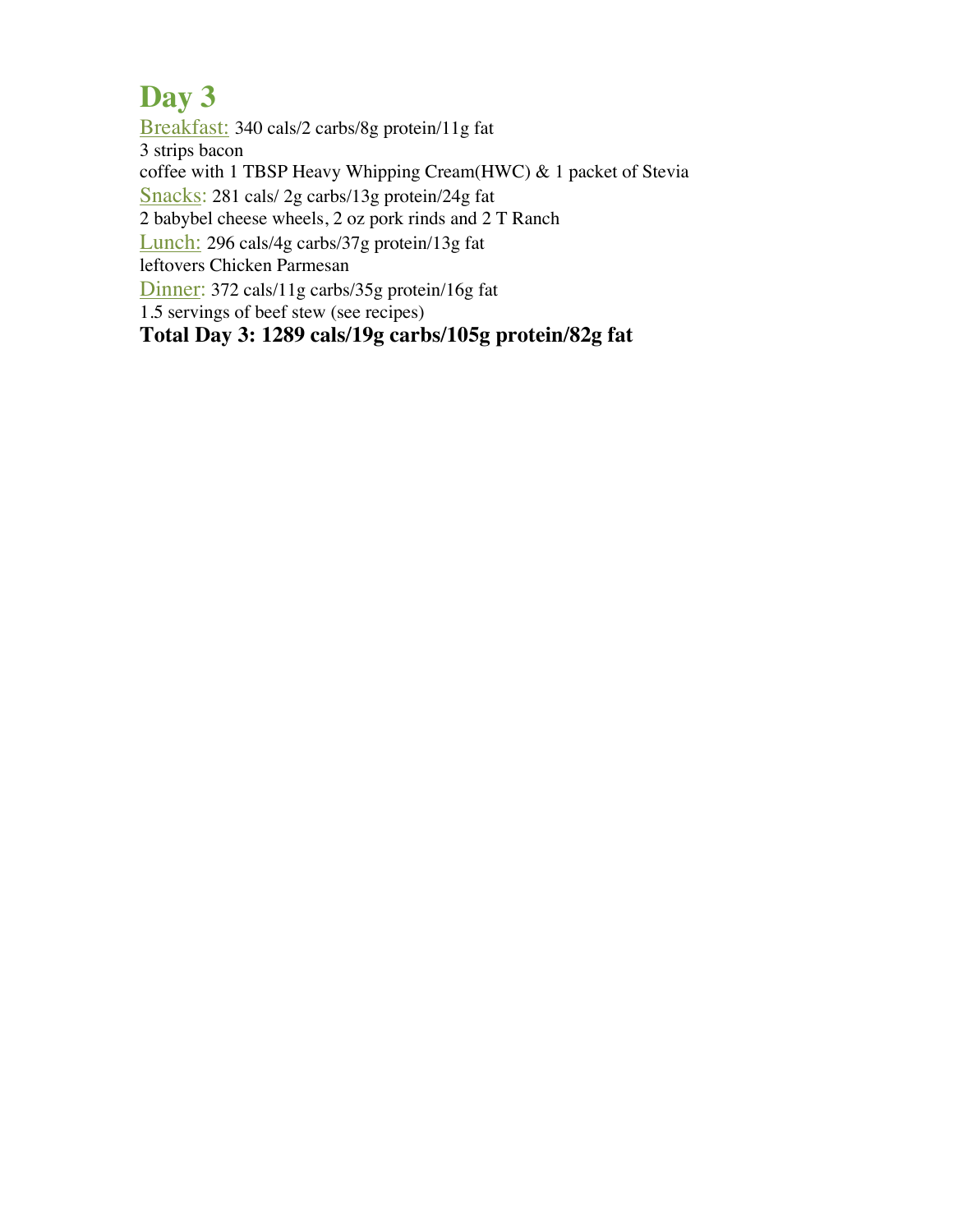Breakfast: 180 cals/7 carbs/12g protein/12g fat 1/2 C cottage cheese coffee with 1 TBSP Heavy Whipping Cream(HWC) & 1 packet of Stevia Snacks: 215 cals/0 carb/20g protein/14g fat 2 oz pork rinds, 3 turkey meat sticks Lunch: 248 cals/7g carbs/24g protein/10g fat leftover beef stew - 1 serving Dinner: 444 cals/6g carbs/28g protein/33g fat Chicken kabobs with sriracha ranch sauce **Total Day 4: 1087 cals/20g carbs/84g protein/69g fat**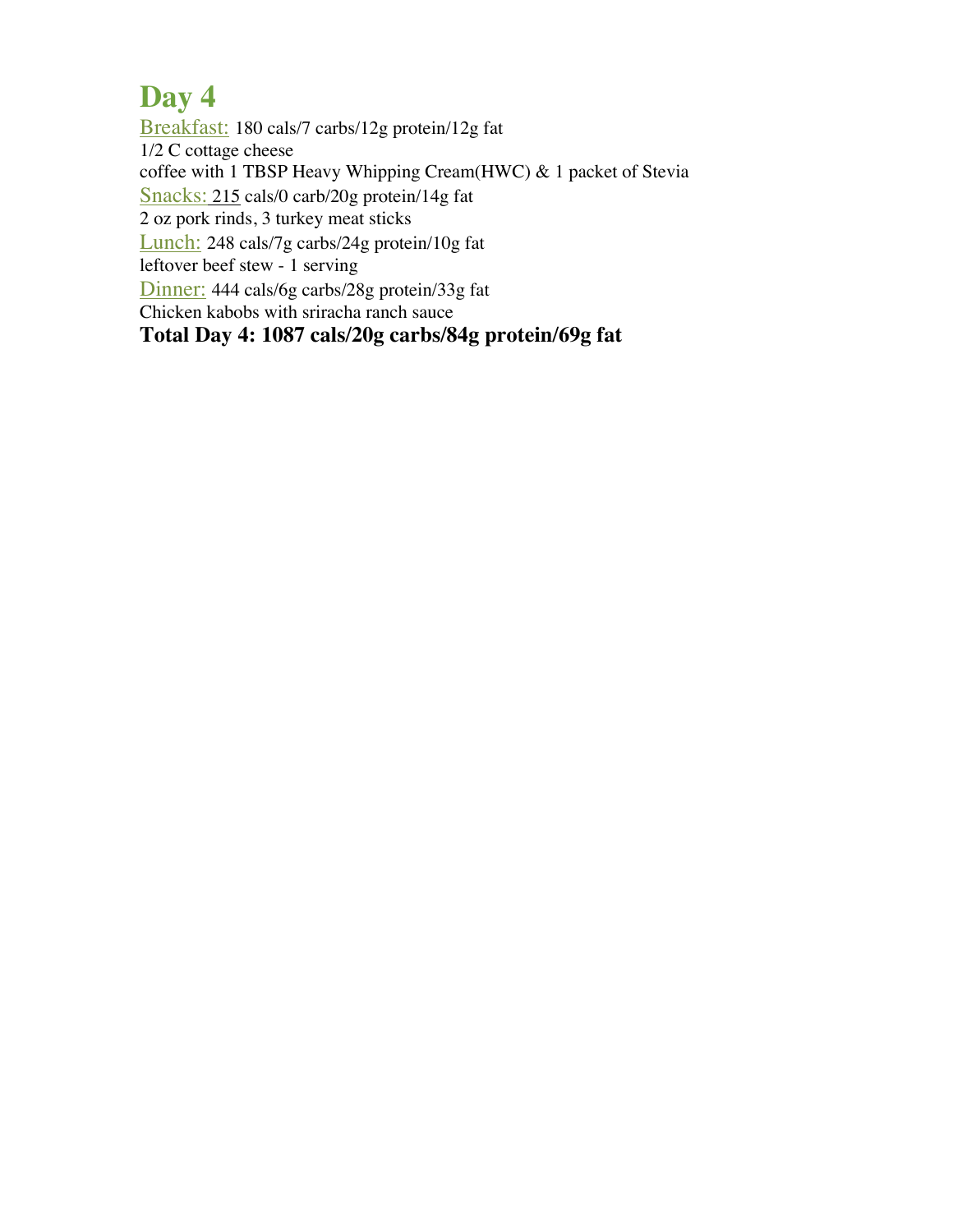Breakfast: 208 cals/1 carbs/6g protein/18g fat 1 fried egg, 1 slice avocado coffee with 1 TBSP Heavy Whipping Cream(HWC) & 1 packet of Stevia Snacks: 180cals/5g carb/8g protein/15g fat Aldi 100 calorie nut pack, 2 pickle spears, 1 slice muenster Lunch: 261 cals/3g carbs/25g protein/17g fat Leftover Chicken Kabob with ranch dressing Dinner: 282cals/4g carbs/50g protein/29g fat 8 oz sirloin steak, asparagus - 12 spears cooked in butter **Total Day 5: 1145 cals/13g carbs/89g protein/79g fat**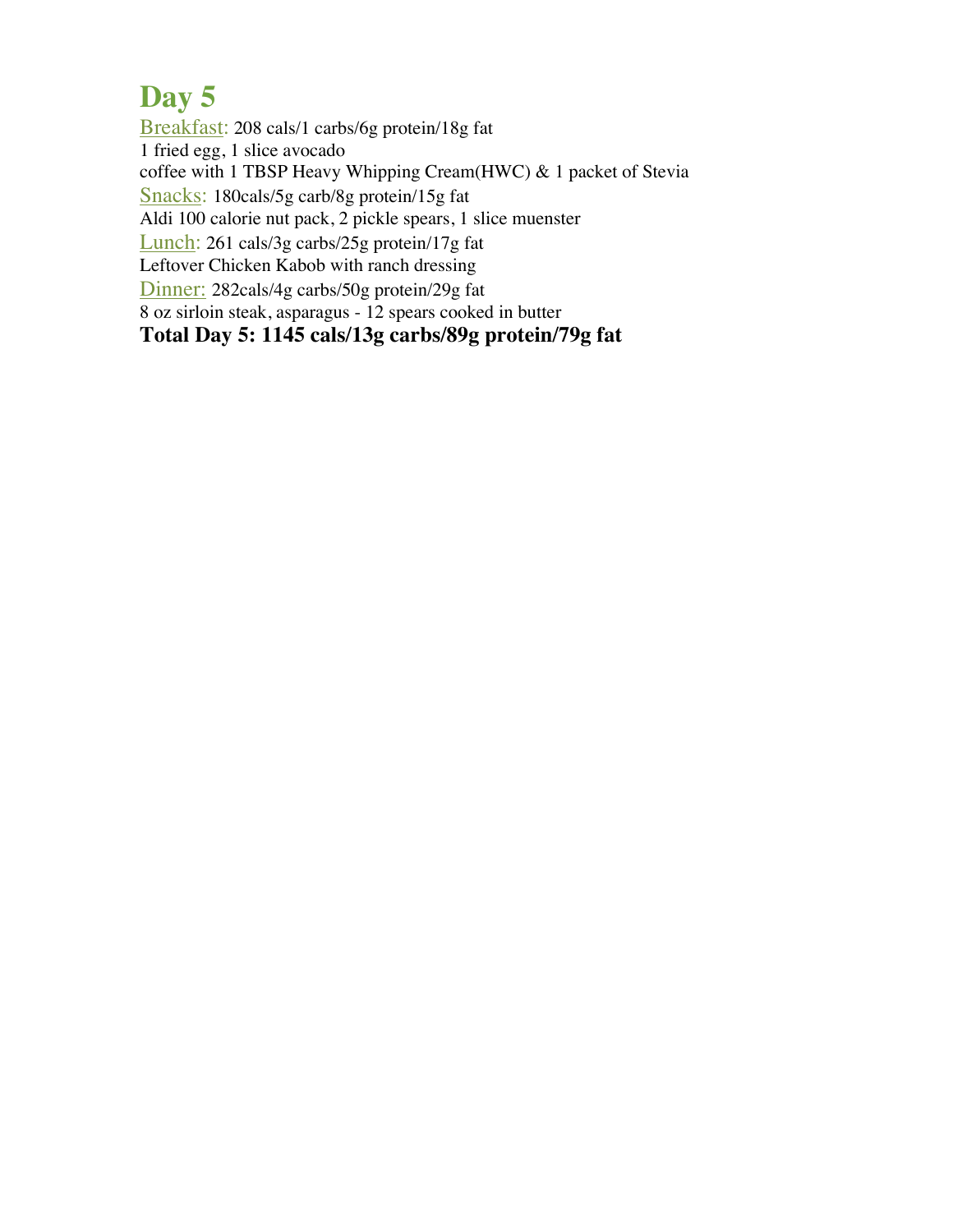Breakfast: 240 cals/1 carbs/11g protein/21g fat 1 slice cheddar, 1 hard boiled egg coffee with 1 TBSP Heavy Whipping Cream(HWC) & 1 packet of Stevia Snacks: 150cals/6g carb/16g protein/8g fat Aldi 100 calorie nut pack 1 Babybel cheese Lunch: 450 cals/4g carbs/29g protein/37g fat 1/2 C cottage cheese, 1 slice colby jack Dinner: 486 cals/7g carbs/20g protein/44g fat BLT's with 90 second bread **Total Day 6: 1326 cals/18g carbs/76g protein/110g fat**